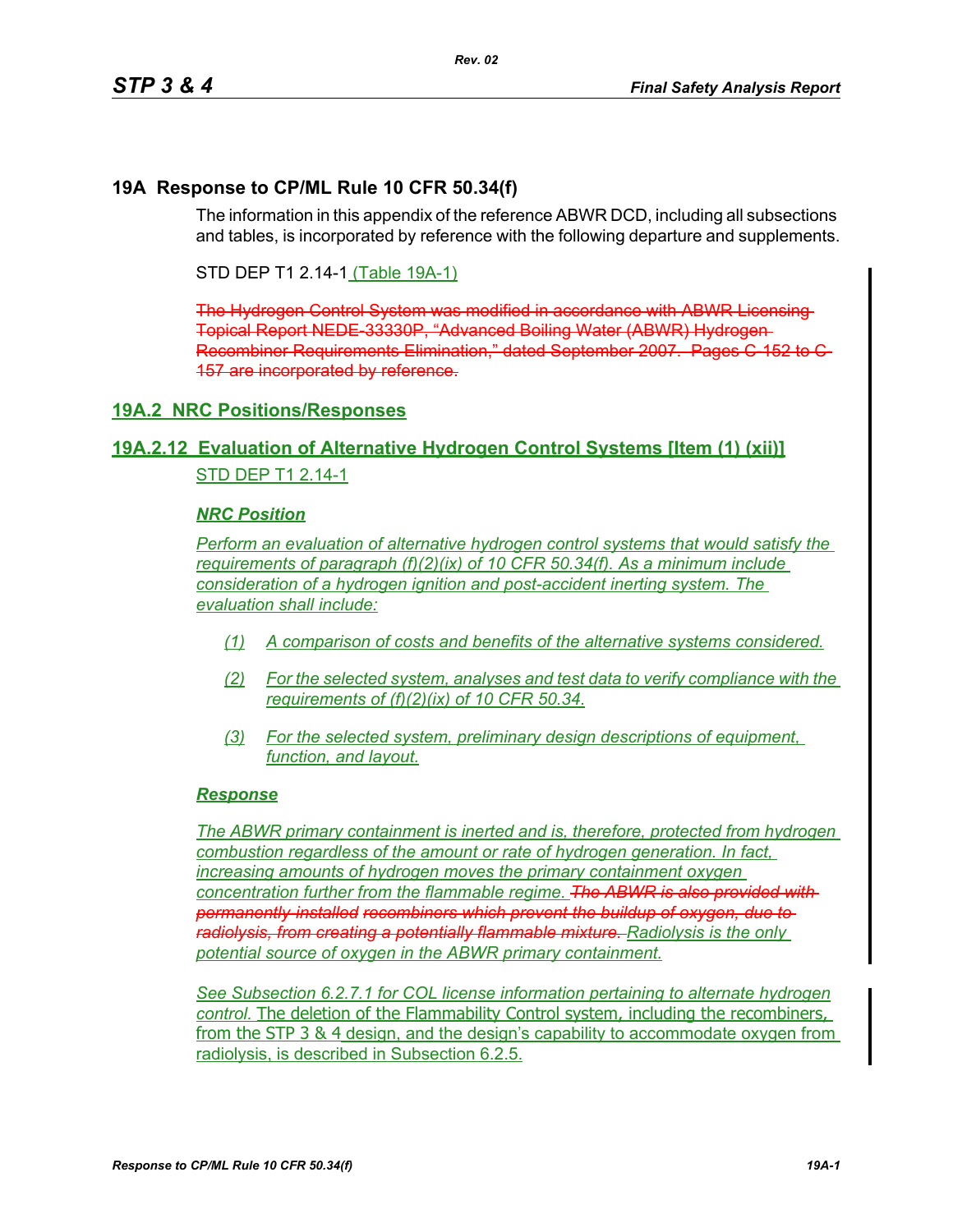# **19A.2.21 Hydrogen Control System Preliminary Design [item (2) (ix)]** STD DEP T1 2.14-1

## *NRC Position*

*Provide a system for hydrogen control that can safely accommodate hydrogen generated by the equivalent of a 100% fuel-clad metal-water reaction. Preliminary design information on the tentatively preferred system option of those being evaluated in paragraph (1) (xii) of 10 CFR 50.34(f) is sufficient at the construction permit stage. The hydrogen control system and associated systems shall provide, with reasonable assurance, that: [II.B.8]*

- *(1) Uniformly distributed hydrogen concentrations in the containment do not exceed 10% during and following an accident that releases an equivalent amount of hydrogen as would be generated from a 100% fuel clad metal-water reaction, or that the post-accident atmosphere will not support hydrogen combustion.*
- *(2) Combustible concentrations of hydrogen will not collect in areas where unintended combustion or detonation could cause loss of containment integrity or loss of appropriate mitigating features.*
- *(3) Equipment necessary for achieving and maintaining safe shutdown of the plant and maintaining containment integrity will perform its safety function during and after being exposed to the environmental conditions attendant with the release of hydrogen generated by the equivalent of a 100% fuel-clad metal water reaction including the environmental conditions created by activation of the hydrogen control system.*
- *(4) If the method chosen for hydrogen control is a post-accident inerting system, inadvertent actuation of the system can be safely accommodated during plant operation.*

#### *Response*

*Per the response to Item (1)(xii), refer to Subsection 6.2.5 for a detailed description of the inerting and recombiner systems.*

### **19A.2.46 Dedicated Penetration [Item (3) (vi)]**

STD DEP T1 2.14-1

#### *NRC Position*

*For plant designs with external hydrogen recombiners, provide redundant dedicated containment penetrations so that, assuming a single failure, the recombiner systems can be connected to the containment atmosphere. [II.E.4.1]*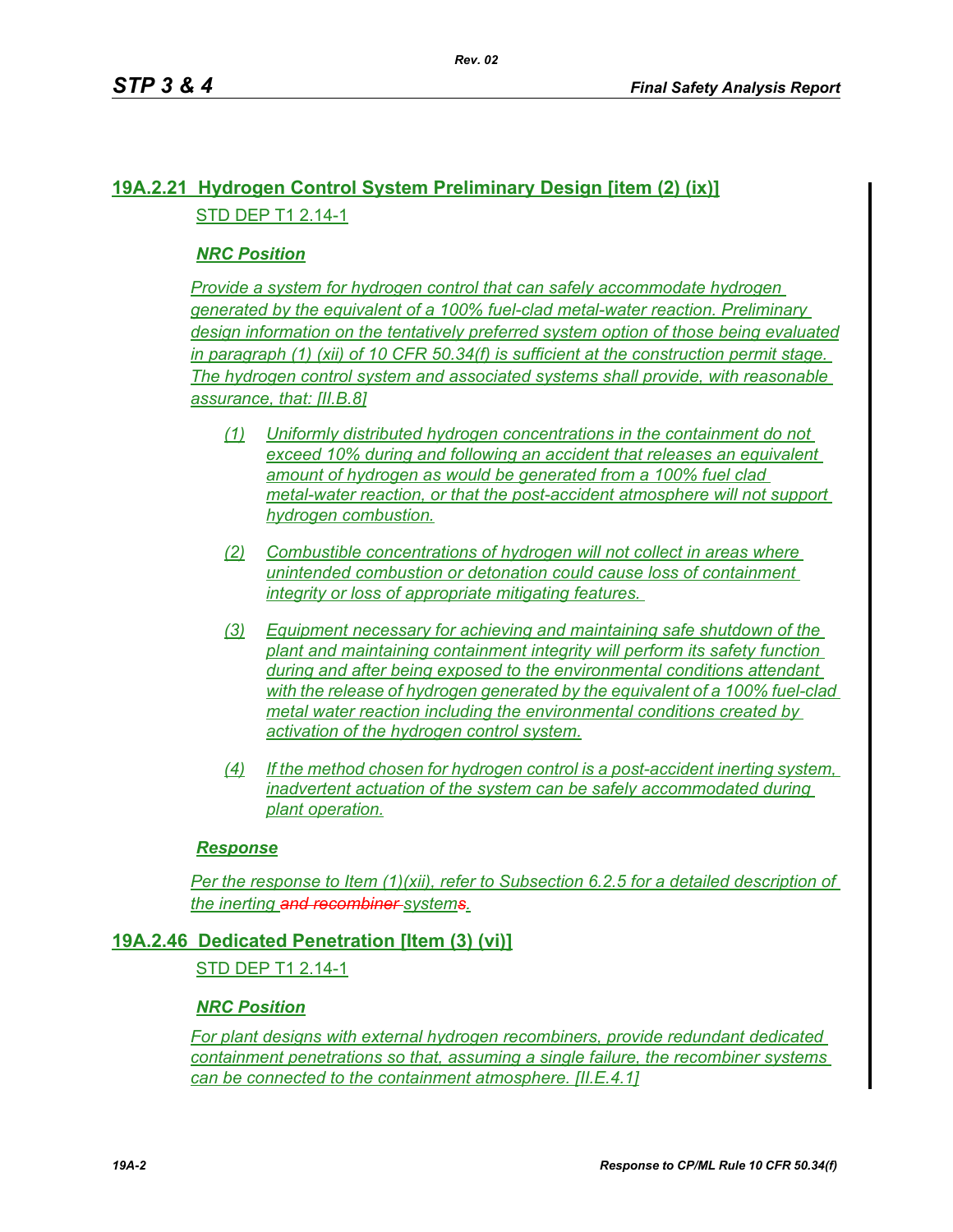#### *Response*

*This item is-addressed in Subsection 1A.2.13* not applicable to the ABWR design.

### **19A.3 COL License Information**

### **19A.3.1 Long Term Training Upgrade**

The following site-specific supplement addresses COL License Information Item 19.20.

STP 3&4 will include simulation facilities in accordance with 10 CFR 55.46 requirements for operator testing and licensing. Operator training is described in Sections 18.8.8 and 13.2.

### **19A.3.2 Long-Term Program of Upgrading of Procedures**

The following site-specific supplement addresses COL License Information Item 19.21.

ABWR Licensing Topical Report NEDO-33297 "Advanced Boiling Water Reactor (ABWR) Procedures Development Plan" submitted under MFN 07-035, January 2007, is incorporated by reference. This report Section 13.5 describes a long-term program of upgrading procedures, beginning during construction and follows into operation, for integrating and expanding efforts to improve plant procedures. The scope of the program includes emergency procedures, reliability analysis, human factors engineering, crisis management, operator training, and important industry and operation and experience.

### **19A.3.3 Purge System Reliability**

The following site-specific supplement addresses COL License Information Item 19.22.

A testing program to ensure that the large ventilation valves close within the limits assured in the radiologic design bases is described in Section 3.9 and 6.6.9.1.

### **19A.3.4 Licensing Emergency Support Facility**

The following site-specific supplement addresses COL License Information Item 19.23.

A comprehensive site Emergency Plan including a description of the Emergency Operations Facility for STP is provided as Part 5 of this application.

#### **19A.3.5 In-Plant Radiation Monitoring**

The following site-specific supplement addresses COL License Information Item 19.24.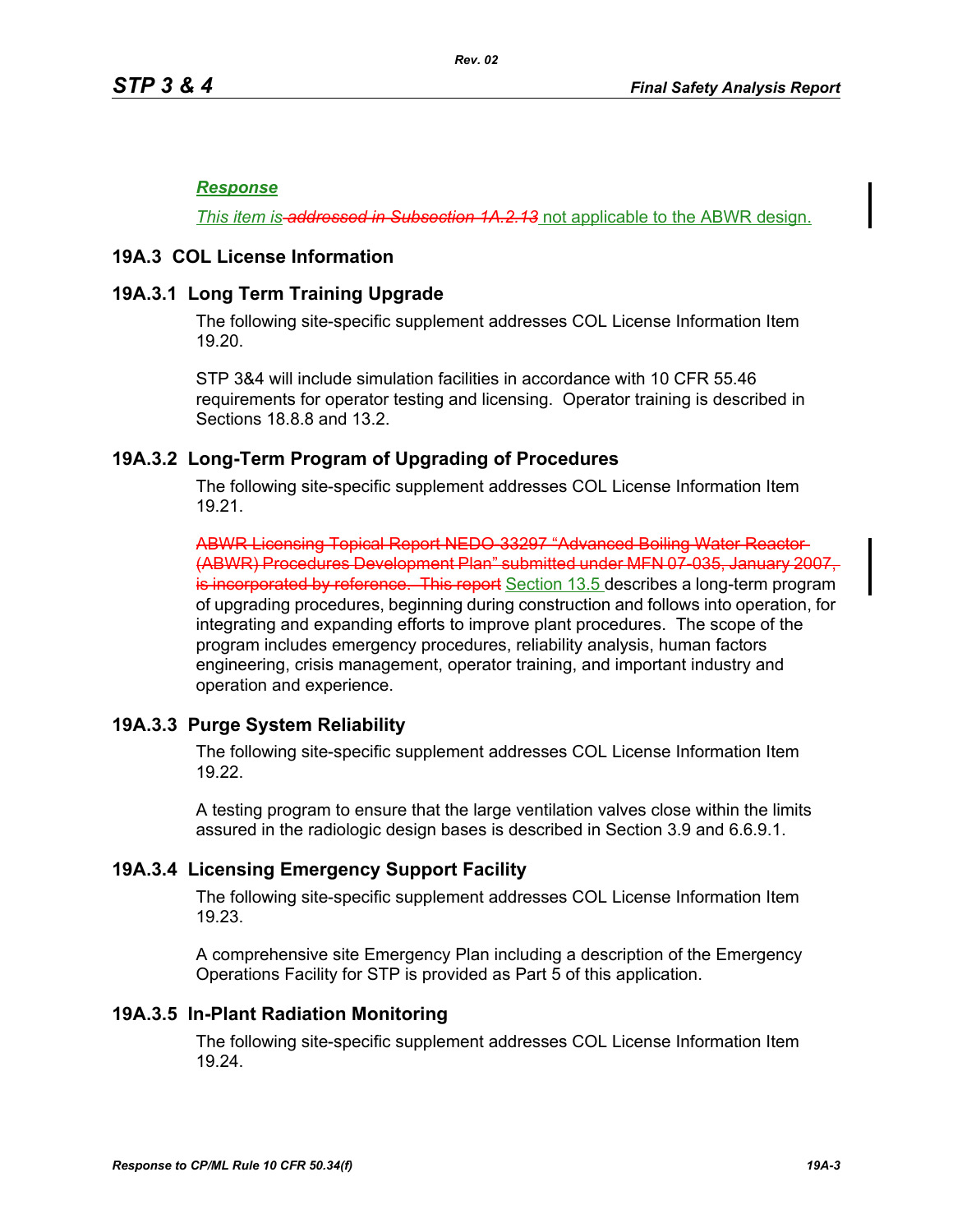Personal monitoring and portable instrumentation of in-plant radiation and airborne radioactivity as well as training and procedures appropriate for a broad range of routine and accident conditions is provided in Sections 12.5.2, 12.5.3.1, and 12.3.5.2.

# **19A.3.6 Feedback of Operating, Design and Construction Experience**

The following site-specific supplement addresses COL License Information Item 19.25.

Administrative procedures for evaluating operating, design and construction experience and for ensuring that applicable important industry experiences shall be provided in a timely manner to those designing and constructing the ABWR Standard Plant. (Subsection 19A.2.41). Operator experience will be incorporated into training and procedures prior to fuel load as described Sections 13.2.3 and 13.5.3, respectively. (COM 19A-1).

## **19A.3.7 Organization and Staffing to Oversee Design and Construction**

The following site-specific supplement addresses COL License Information Item 19.26.

A description of organization and staff is provided in Section 13.1.

### **19A.3.8 Develop More Detailed QA Criteria**

The following site-specific supplement addresses COL License Information Item 19.27.

The QA program description has been submitted as a separate document titled "STP Units 3 & 4 Quality Assurance Program Description."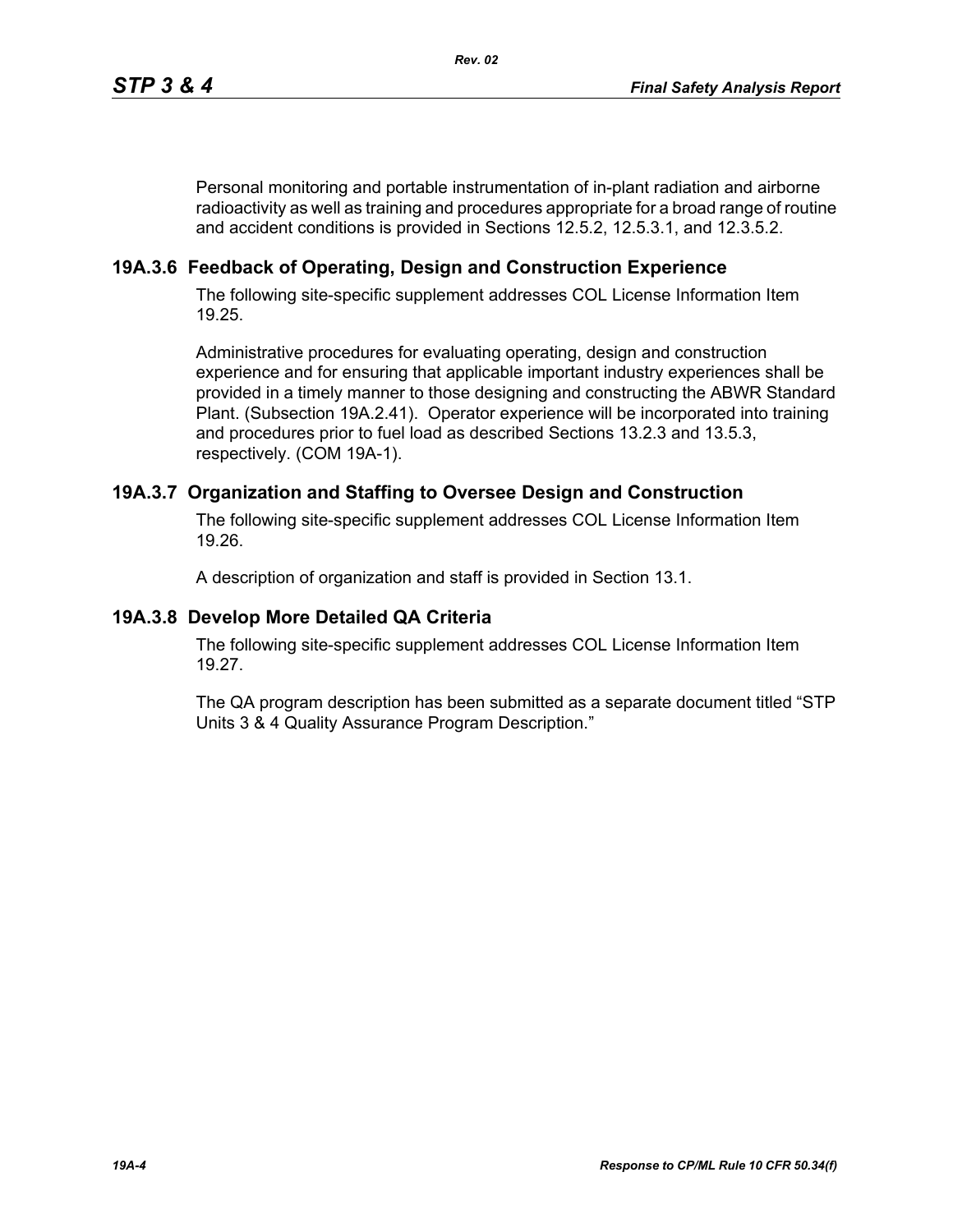|                                               |                                             |                                   | Table 19A-1 ABWR-CP/ML Rule Cross Reference (Continued) |                                             |
|-----------------------------------------------|---------------------------------------------|-----------------------------------|---------------------------------------------------------|---------------------------------------------|
| <b>CP/ML</b><br><b>Rule</b><br><b>Section</b> | <u>Item</u><br><b>Action</b><br><u>Plan</u> | <b>Appendix</b><br><b>Section</b> | Title                                                   | <b>Tier 2</b><br><b>Reference</b>           |
| $\overline{\left( \mathcal{H} \right)}$       | H.E.4.1                                     | <del>19A.2.46</del>               | <b>Dedicated Penetration</b>                            | <del>Subsection</del><br><del>1A.2.13</del> |